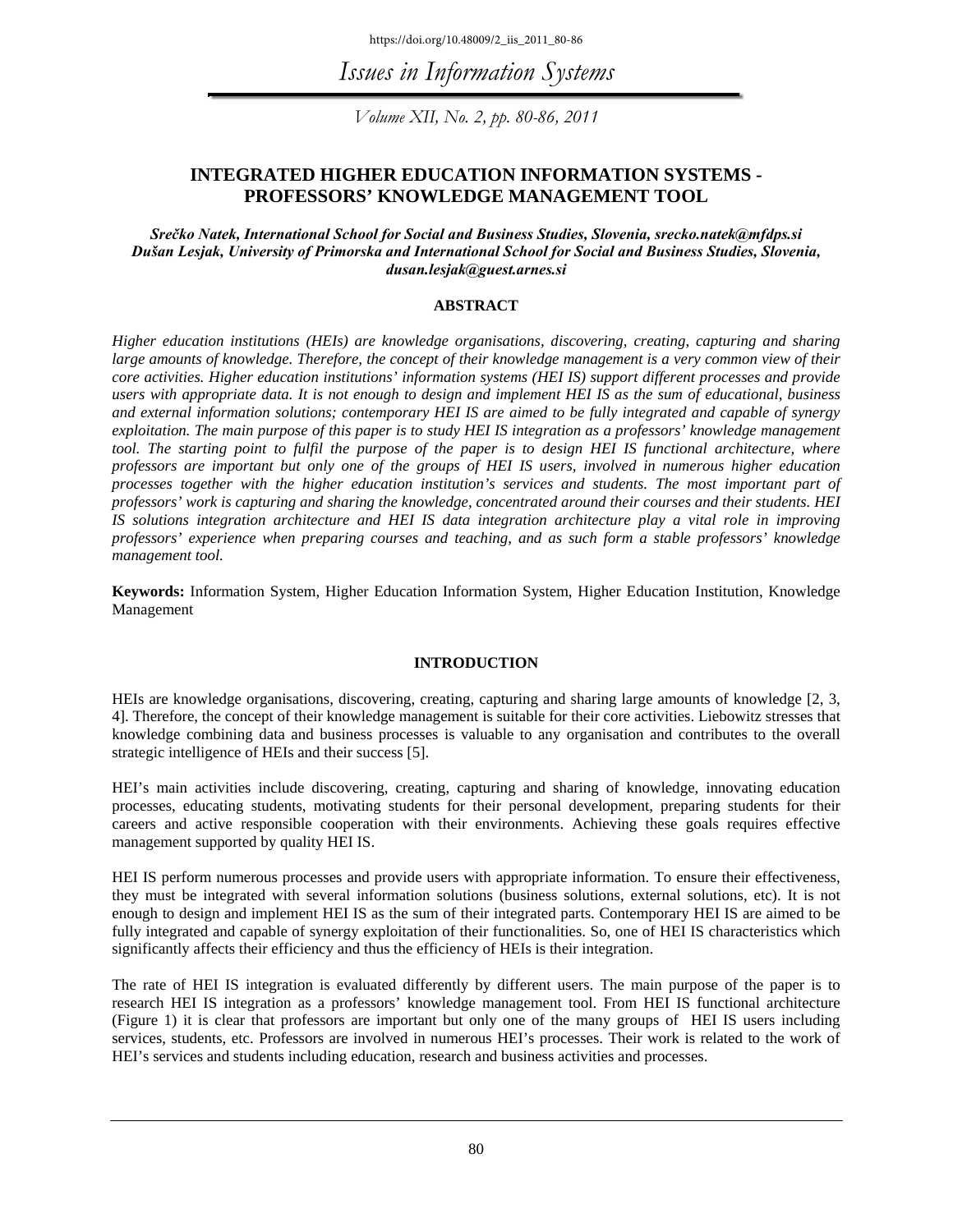## *Issues in Information Systems*

*Volume XII, No. 2, pp. 80-86, 2011* 

The most important part of professors' work is dealing with knowledge one way or another. For them the HEI IS presents an important knowledge management tool, especially when creating, capturing and sharing the knowledge concentrated in their courses for and with their students.

Nonaka stresses that knowledge creation is a very complex process involving socialisation, externalization, combination and internationalisation with numerous participants using different solutions in different environments [8, 9]. Thus, it is not trivial how HEI IS integrate different education and business information solutions (e.g. business applications, e-learning solutions, knowledge management solutions). In a well integrated HEI IS, professors can focus on preparing courses and teaching with maximum student interactions. In weakly integrated HEI IS, teachers work can often be described as partly administrative (e.g. entering data in different, not integrated applications). The aim of the paper is to discuss HEI IS integration as a professors' knowledge management tool.

#### **HEI IS FUNCTIONAL ARCHITECTURE**

Many authors have discussed information system (IS) architecture as a global model of an organisation's information system. Ward [11] understands IS architecture as a global model of an institution's IS which in a very concise manner describes the main parts of the IS and their mutual interdependence. Natek and Lesjak [7] adopt the previous definition from the methodological point of view as the description of IS architecture with a set of graphical models and their textual descriptions.

If we observe the IS from the users' point of view, functional architecture is not well understood or appreciated. Users are looking for usable functionalities when working with the IS. The paper focuses on integrated HEI IS as a professors' knowledge management tool. Therefore, designing functional architecture is the first step to understand professors' functional needs.

Basically, HEI IS functional architecture (Figure 1) identifies four types of internal users of HEI IS, who normally use and communicate with HEI IS through four HEI IS modules. On the left side of functional architecture, there are two important HEI's services, i.e. Education service and Student office. The Education service is mainly responsible for planning, preparing and monitoring educational processes. Curricula and schedules are the core of its activities in the Education planning HEI IS module [6]. The Student office is mainly responsible for educational processes. Students and operational educational processes are the core of its activities in the Education execution HEI IS module.

On the right side of HEI IS functional architecture (Figure 1), there are professors and students. Professors are responsible for the preparation and implementation of their courses. Teaching materials, education, student obligations, exams and communication with students are the core of their activities in the Professor HEI IS module. Students represent the largest group of HEI IS users. They are at the centre of HEI IS functional architecture. They are mainly responsible for completing their study obligations and gaining knowledge through the Student HEI IS module.

The lower part of HEI IS functional architecture shows the System HEI IS module, external information solutions and external institutions, connected and interacting with all HEI IS modules. The System HEI IS module is responsible for administering overall HEI's parameters, business information solutions for the information support of business processes, and external education solutions for implementing education in an e-environment as elearning, using specialised information solutions such as e-campus, Moodle, etc. External HEI IS users are normally institutions in the HEI IS environment, requesting reports and data about HEI's activities (e.g. libraries, external registration services, governments, statistics, universities, partners, etc.).

The HEI IS functional architecture model clearly shows all the relations which normally indicate user interactions and data flow inside and outside of HEI IS. The model shows that all HEI IS modules, users (internal and external) and information solutions (internal and external) are fully connected. If HEIs want to support teaching in a way that HEI IS will become a teachers' knowledge management tool, HEI IS must be fully integrated. It is not enough if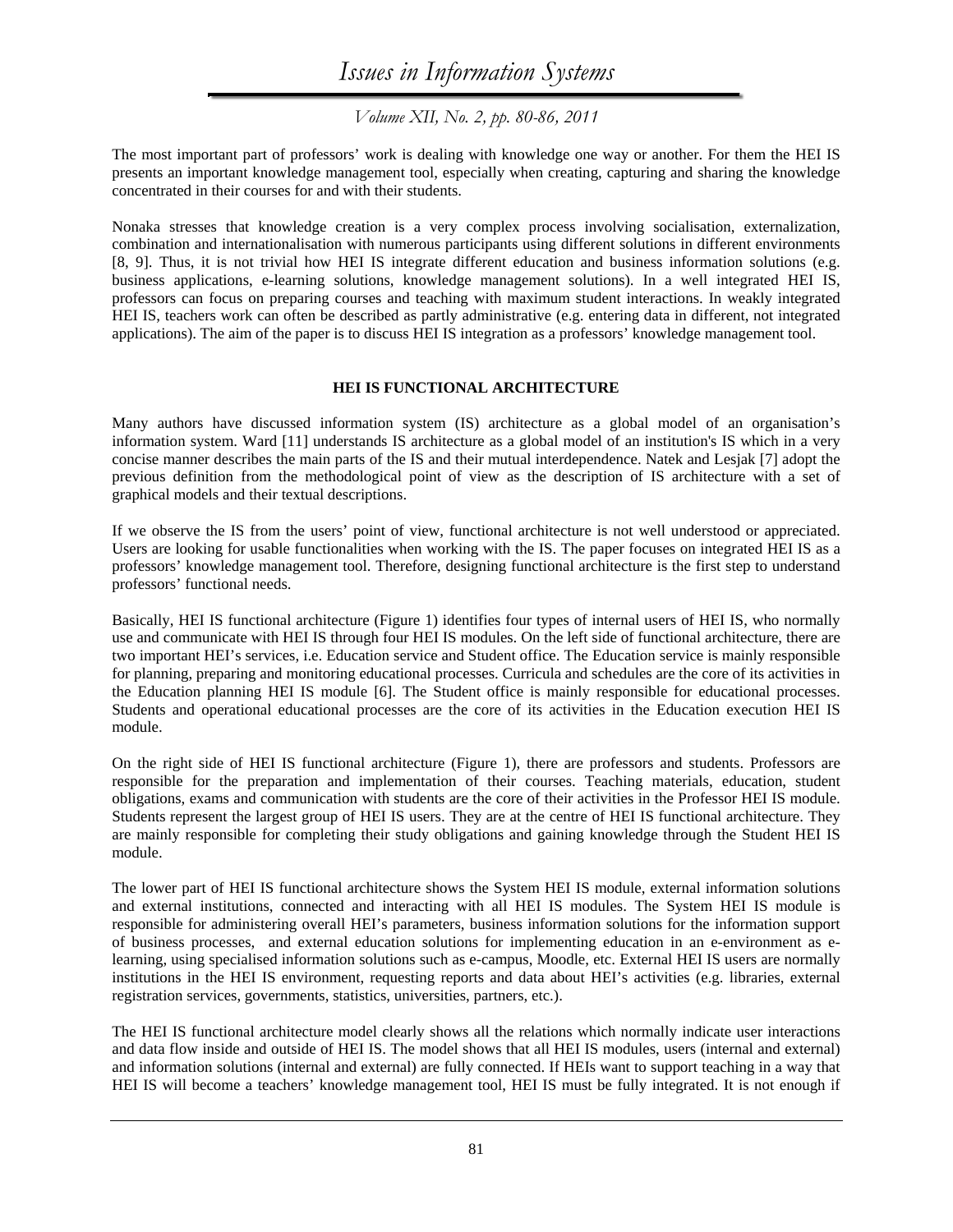# *Issues in Information Systems*

*Volume XII, No. 2, pp. 80-86, 2011* 

data is occasionally exported and imported from and to different information solutions. HEI IS must be integrated in several ways:

- by using the same databases from different solutions the highest level of information integration,
- by sharing databases from different solutions by using database views, e.g. HEI IS use business data as a view over a business solutions database (Figures 2 and 3) – a high level of information integration,
- through automated, specific data export or import procedures, e.g. HEI IS export and import data to and from external e-learning solutions (Figures 2 and 3) – a normal level of information integration (e.g. CSV, XML files),
- through an occasional data export or import to or from external solutions a weak level of information integration (e.g. CSV, XML files),
- through data being entered in each solution independently from other solutions no information integration.

Higher levels of information solutions require HEI logical entity relationship data model. From the professors' point of view, higher levels of information integration are preferable as they save their time, otherwise spent on redundant data handling.



**Figure 1.** HEI IS functional architecture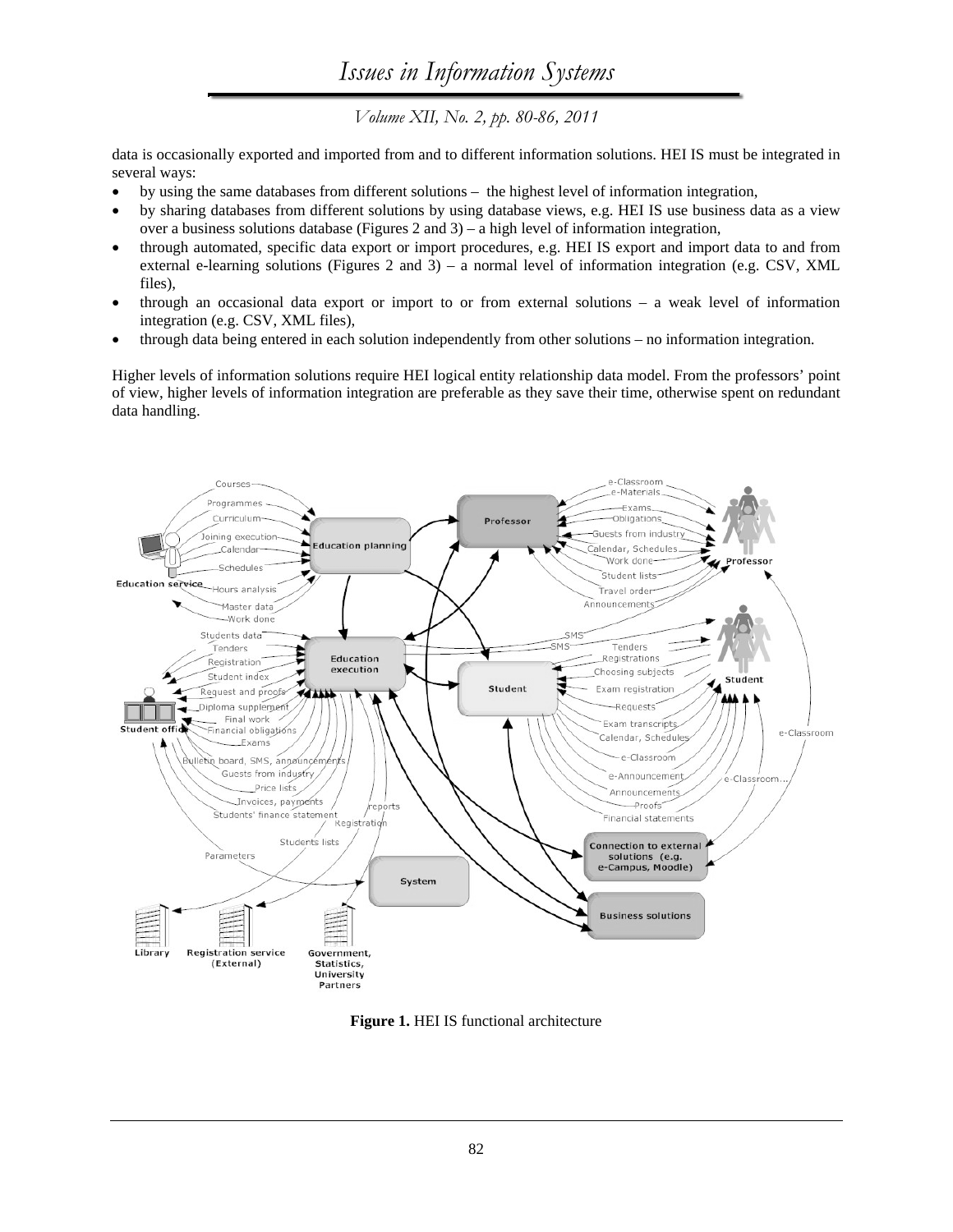*Volume XII, No. 2, pp. 80-86, 2011* 

#### **HEI IS SOLUTIONS AND DATA INTEGRATION ARCHITECTURE**

To establish the level of HEI IS integration, the functional architecture model is not precise enough. The answer is HEI IS solutions and data integration architecture models.

The HEI IS solutions integration architecture model (Figure 2) serves as an overview of solutions integration by observing all types of solutions interactions, connections and data flows.

The data aspect of solutions integration is always the most important. It is a very common approach that information models are complemented with data aspects (e.g. a global data model to complement a global process model), the special importance of which for the stability of IS is stressed by Adelman [1]. The HEI IS data integration architecture model (Figure 3) serves as a detailed model of data integration, normally investigating data integration methods between only two information solutions.

The centre of the HEI IS solutions integration architecture model (Figure 2) is the HEI IS solution (e.g. NOVIS, a higher education IS developed by a software company Nova Vizija [10]). The model describes the case where the HEI IS is integrated with the business solution and e-learning solution at different levels of information integration.

When entering or viewing business solutions data such as professors' data, HEI IS users use forms to enter the data and grids to view it which are part of the HEI IS. However, the data is physically not stored in the HEI IS database (DB). It is stored in the business solution DB but the HEI IS accesses it via Views and Synonym DB procedures. Such solutions ensure physical independence of both DB and at the same time ensure that the real data is stored only once. This is why they provide for strong information integration.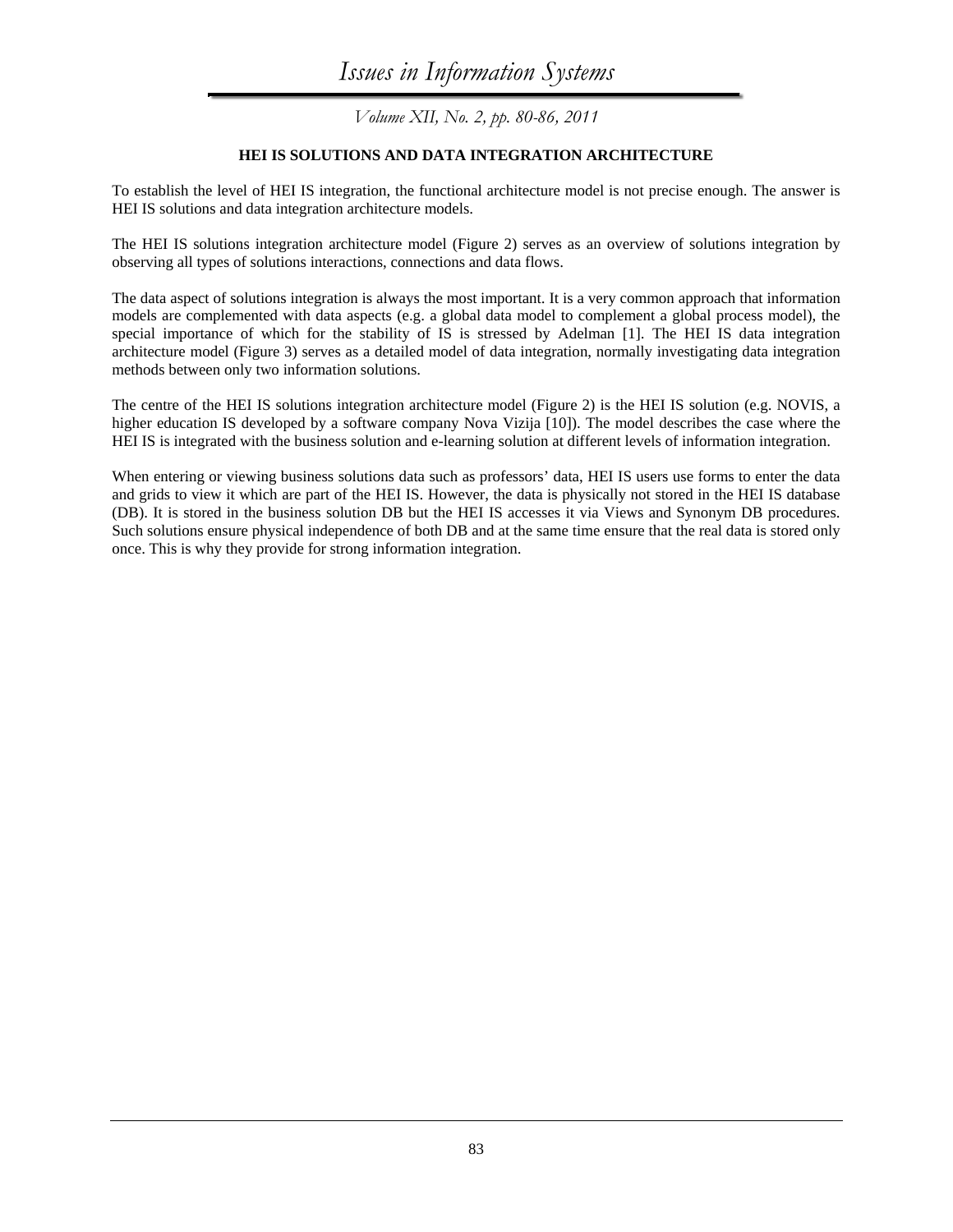*Volume XII, No. 2, pp. 63-, 2011* 



**Figure 2.** HEI IS solutions integration architecture

In case of external e-learning solutions HEI IS and e-learning solutions are normally integrated in the following ways:

- through automated specific export and import data between the HEI IS and e-learning solution via Comma Separated Value files format (.CSV), which ensures that professors have no administration about students registered for their online courses, and thus effectively manage their administrative knowledge about their students and their obligations,
- through a direct URL link for students to access external e-learning solutions directly from the HEI IS without having to sign-up separately to external e-learning solutions.

Figure 3 further describes detailed data integration methods, procedures and technology for evaluating the level of data integration in cases when HEI IS are integrated with e-learning solutions.

The models of HEI IS solutions and data integration architecture are efficient tools for evaluating HEI IS integration levels.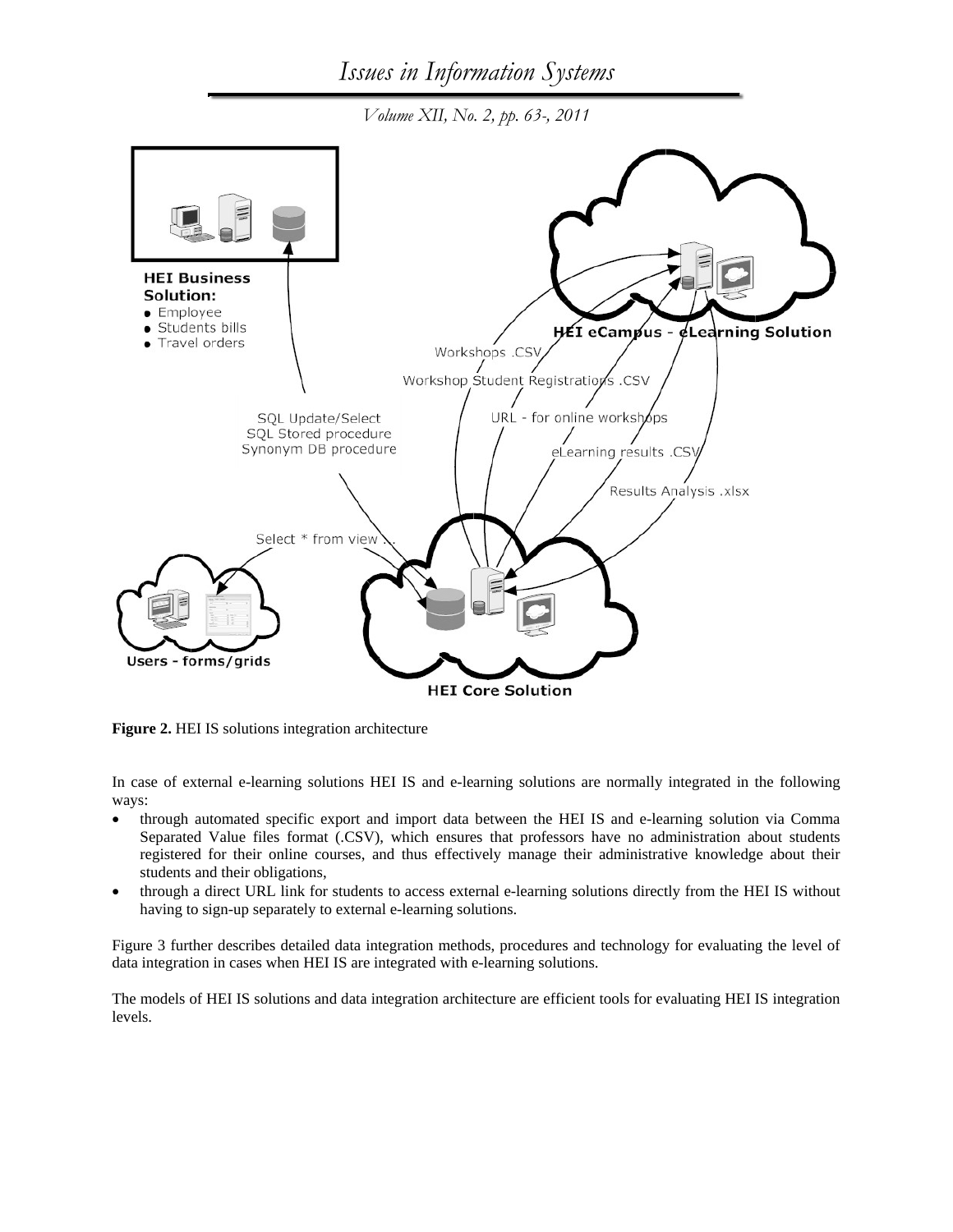*Volume XII, No. 2, pp. 63-, 2011* 



**HEI eCampus - eLearning Solution** 



**Figure 3.** HEI IS data integration architecture

#### **INTEGRATED HEI IS - PROFESSORS' KNOWLEDGE MANAGEMENT TOOL**

The majority of professors' work can be defined as discovering, capturing, sharing and application of knowledge. Thus, knowledge management plays a vital role in professors' day-to-day work. To achieve the efficiency and effectiveness of their work, professors are very interested in how to manage their and the institution's knowledge processes in their courses for their students.

Many existing HEI IS are described as being integrated and user-friendly (e.g. professors and students). However, professors are too often not part of designing and implementing the integration of HEI IS. Results of HEI IS integration are primarily measured from the technical point of view. The paper recognises the need to develop a HEI IS integration modelling technique where professors would be able to participate in the design and implementation